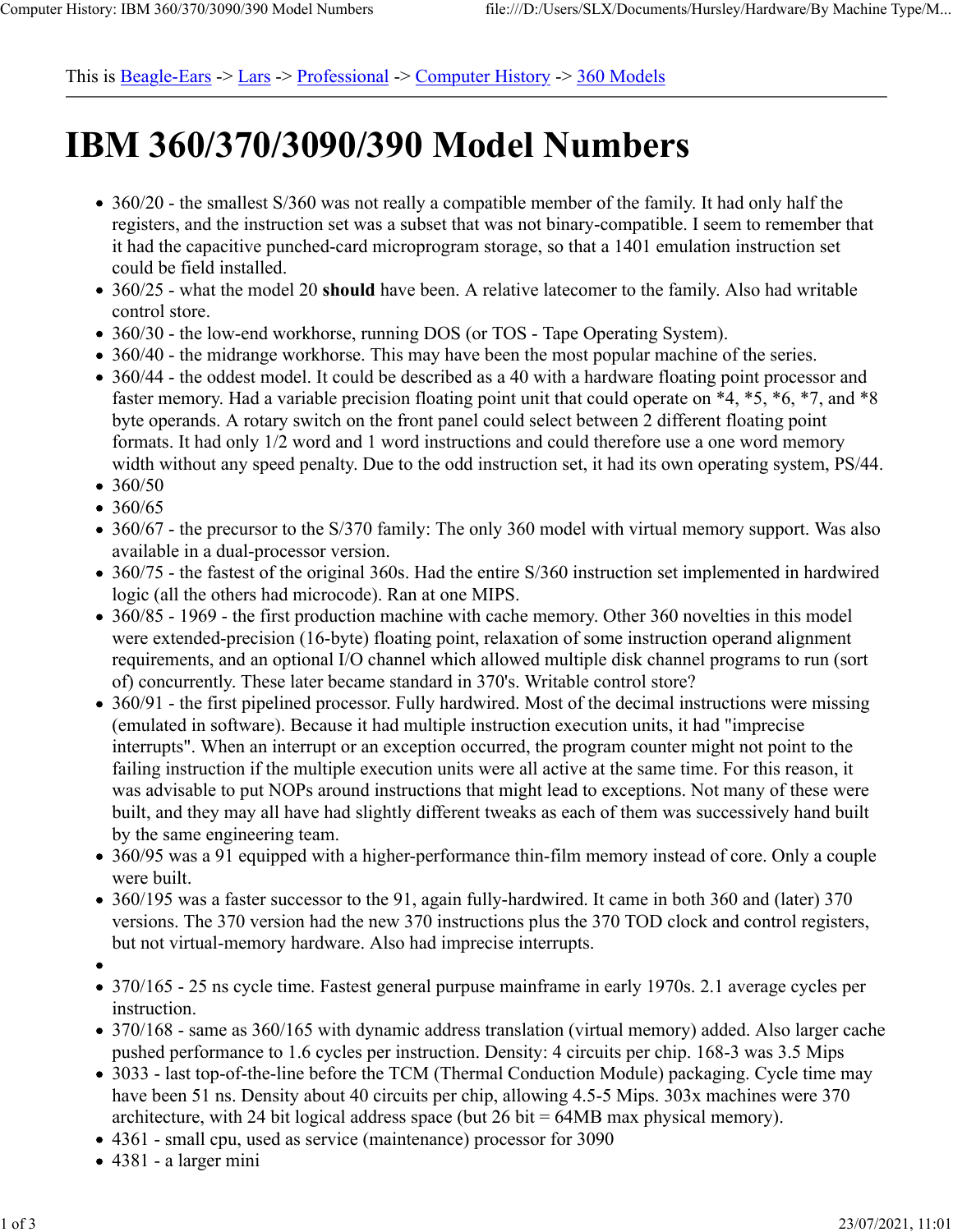- 3081 First TCM based machine. Cycle time around 30 ns (+-3). 308x machines were XA architecture. 3081 was a dual-processor; the first dual that could not be split into two separate systems.
	- 3083 a single-processor version of the 3081, built for the ACP/TCF (airline reservation systems) customer community, since ACP did not support multi-processing. 3083 was slightly less expensive than 3081, but gained a 15% performance increase over running a single processor on the 3081 (because it omitted the cache synchronization logic).
	- 3084 a twin-3081: i.e. a 4-way system that could be split and run as two two-way machines.
- 3090 series: 12.5 ns cycle time

## **From Dave Glass (glass2@glass2.lexington.ibm.com)**

From a copy of IBM System/370 System Summary: Processors (GS22-7001-18) (January 1987): [1]=The "Processor basic machine cycle time" (nanoseconds) [2]=Storage access width (number of bytes fetched per access) [3]=Storage cycle time, (nanoseconds) [4]=Storage Interleaving 3115-0 3125-0 3135 3135-3 3138 3145 3145-3 3148 3158 3168 3115-2 3125-2 3158-3 3168-3 ------ ------ ------ ------ ------ ------ ------ ------ ------- ------ [1] 480 480 275- 275- 275- 202.5- 180- 180- 115 80 1485 1485 1485 315 270 270 [2] 2 2 2/4 2/4 2/4 8 8 8 16 8 [3] 480 480, 770- 770- 715- 540 rd 405 rd 405 rd 1035 rd 320 A 320 935 rd 935 rd 880 rd 607.5 540 wr 540 wr 690- 935 wr 935 wr 935 wr wr 920 wr [4] - - - - - - - - - - - - - 4-way

A=The storage cycle times given for the 3168 do not reflect the time reductions that result from storage interleaving or, additionally, for 3168 and 3168-3 tie reductions resulting from the use of the high-speed buffer.

|                                                                              | 3031 3032 3033 3033 3033 3081 3083 3084 3090 | $MG-N$ $MG-S$ |  |                             |  |
|------------------------------------------------------------------------------|----------------------------------------------|---------------|--|-----------------------------|--|
|                                                                              |                                              |               |  |                             |  |
| $\begin{bmatrix} 11 & 115 & 80 & 57 & 57 & 57 & 24, 24, 24, \end{bmatrix}$   |                                              |               |  | 24.5, 24.5 24.5<br>26 26 26 |  |
| $[2] \quad 8 \qquad 8 \qquad 8 \qquad 8 \qquad 8 \qquad 8 \qquad 8 \qquad 8$ |                                              |               |  |                             |  |
| [3] 345 320 342 342 342 312 312 312                                          |                                              |               |  |                             |  |
| 14] 4-way 4-way 4-way 4-way 4-way 2-way 2-way 2-way -                        |                                              |               |  |                             |  |

As for the IBM S/360 machines, here's a summary from a table in appendix D of the book 'Programming the IBM 360' by Clarence B. Germain (1967):

## 360 MODELS

| #             | Core Size 25 30 40 50 65 75 85 91-95 44 67 20 |  |  |  |  |  |  |
|---------------|-----------------------------------------------|--|--|--|--|--|--|
| <sub>B</sub>  |                                               |  |  |  |  |  |  |
| $\mathcal{C}$ |                                               |  |  |  |  |  |  |
| $\Gamma$      |                                               |  |  |  |  |  |  |
| $E_{\rm c}$   |                                               |  |  |  |  |  |  |
| F             |                                               |  |  |  |  |  |  |
| G             |                                               |  |  |  |  |  |  |
| H             |                                               |  |  |  |  |  |  |
| T             |                                               |  |  |  |  |  |  |